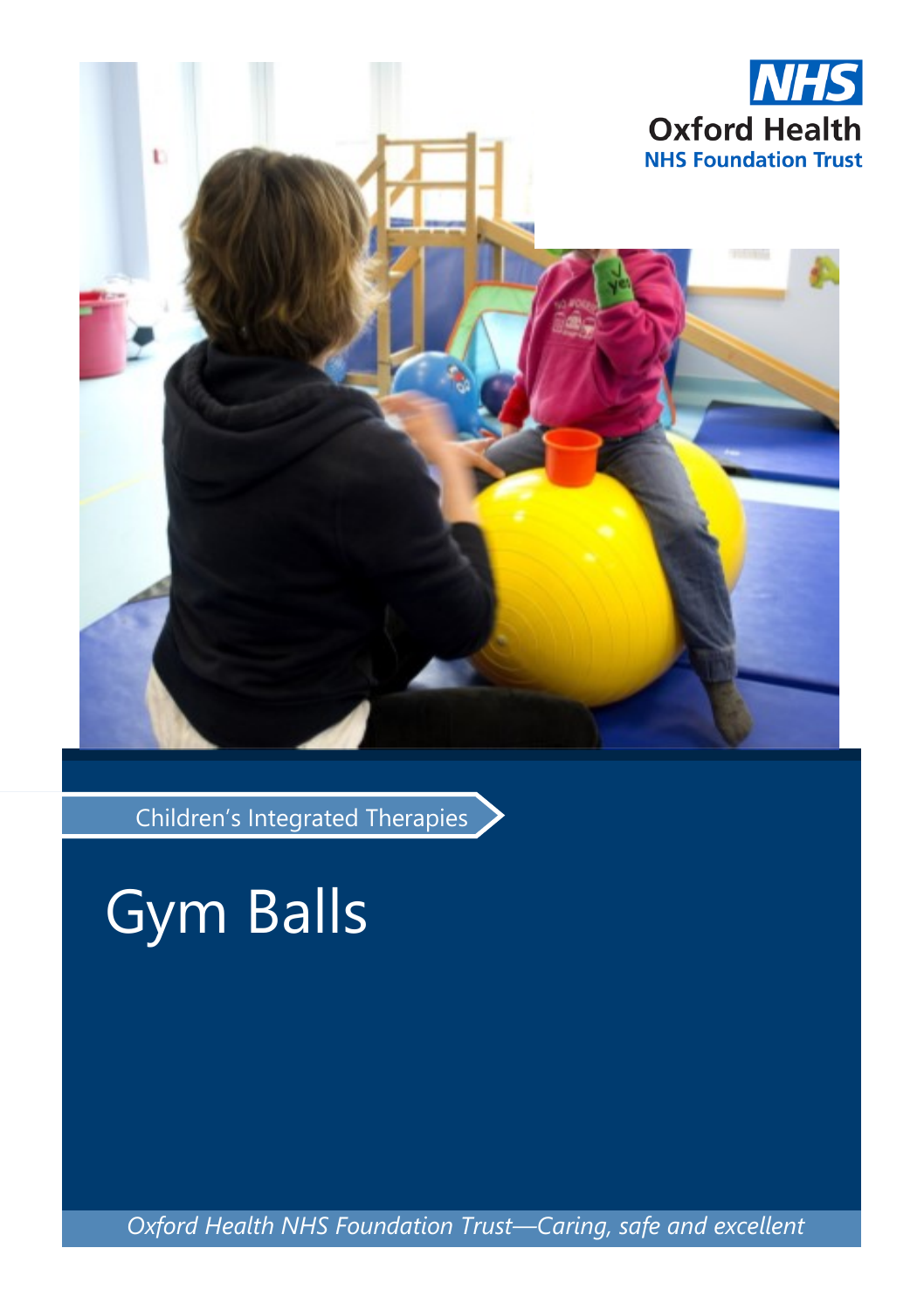# **What is a gym ball?**

Also called Swiss ball, exercise ball, yoga ball or stability ball It is a large ball made of plastic vinyl and elastic and filled with air

### **Why use a gym ball?**

- \* It can be used to sit on to watch TV, read, play games.
- \* It can be used for exercise as recommended by your physiotherapist.
- The body responds to the instability of the ball make exercise fun.
- Great way to work on core strength and balance
- Can alter tone and posture

## **Which type of ball?**

The ball should be burst resistant The firmer the ball the more difficult the exercise will be. Several companies make gym balls, one is https:// www.pattersonmedical.co.uk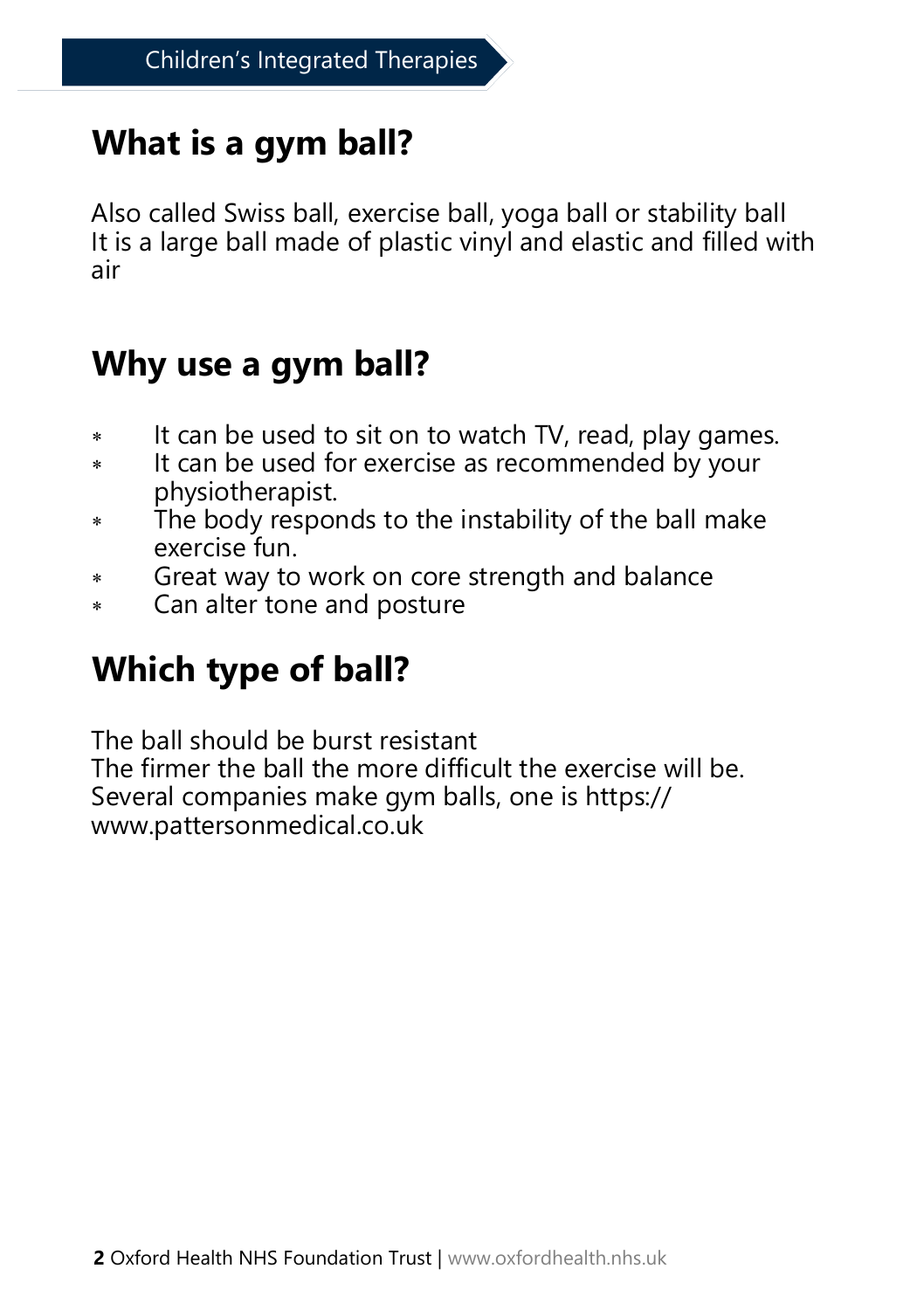#### **What size?**

Gym balls range from 45-85 cm diameter. For sitting and exercise:

| <b>Height</b> | <b>Ball Height</b> |
|---------------|--------------------|
| $<$ 150 $cm$  | Junior 45cm        |
| 150-165cm     | Small 55cm         |
| 162-183cm     | Medium 65cm        |
| 180-200cm     | Large 75cm         |
| >198cm        | X-Large 85cm       |

If sitting on the ball, hips and knees should be at right angles with feet flat on floor.

#### **Contact us**

#### **Children's Integrated Services**

Orchard Health Centre Cope Road Banbury OX16 2EZ

Telephone: 01865 904435

Email: [oxonchildrens.therapies@oxfordhealth.nhs.uk](mailto:oxonchildrens.therapies@oxfordhealth.nhs.uk)

Website: [www.oxfordhealth.nhs.uk/cit](http://www.oxfordhealth.nhs.uk/cit-home)-home